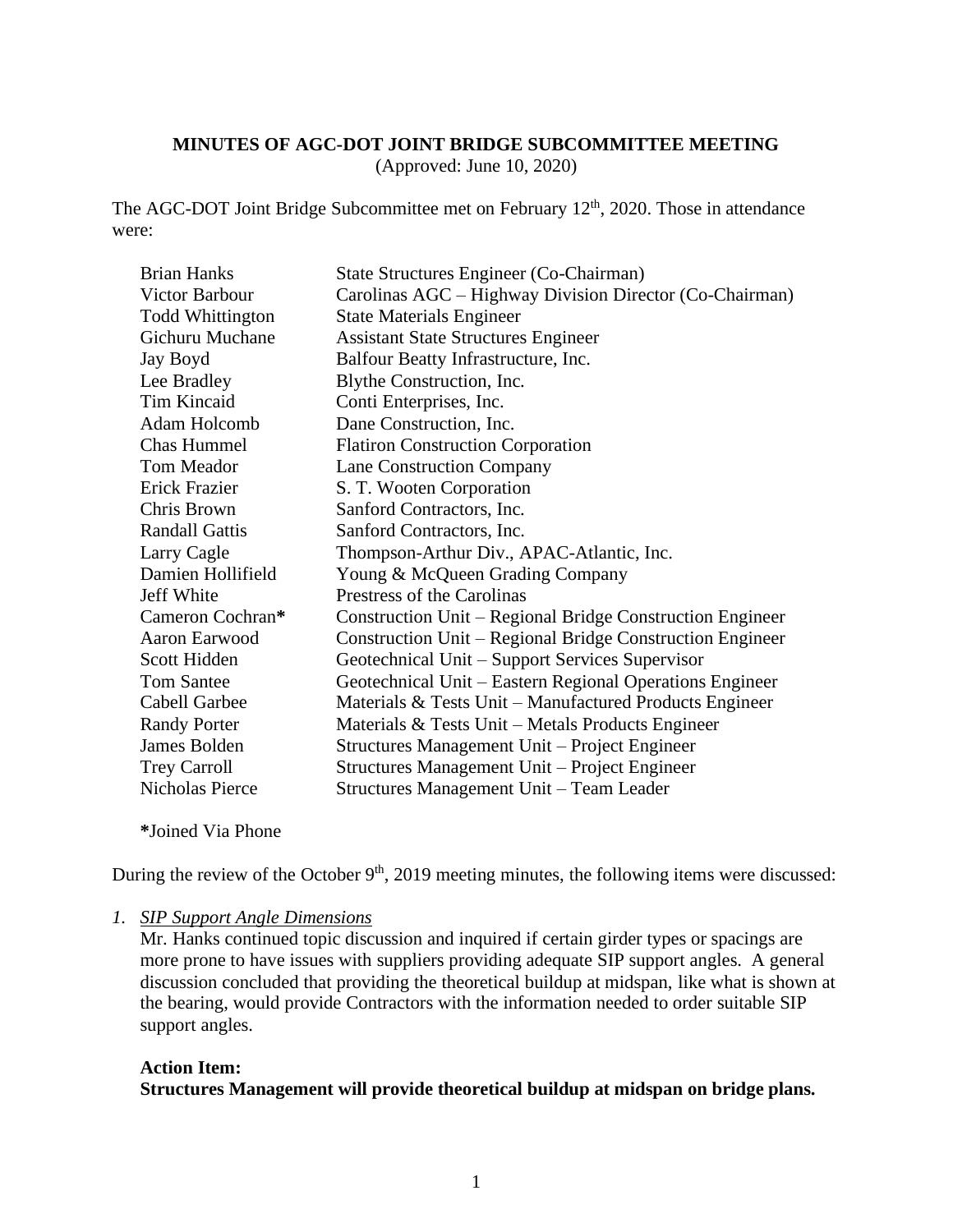#### *2. Prestressed Girder Release Strength*

Mr. Hanks noted that designers have been instructed to only specify the minimum release and 28-day strengths required by design.

The minutes of the October  $9<sup>th</sup>$ , 2019 meeting were approved.

The following items of new business were discussed:

### *1. Project Lettings*

Mr. Barbour thanked the Department for unbundling bridge projects and noted that the Chief Engineer's office is working on the Division Let List. He stated that an additional \$100 million of bond money will be made available and a significant portion of those funds will go towards funding bridge projects throughout the State. Mr. Hanks shared the Central Let List with the subcommittee and noted that 56 bridge projects will be let between May and July as part of the BUILD grant program.

#### **Action Item: None**

### *2. Steel Diaphragms at PCG ends*

Mr. Bradley stated that some states use steel diaphragms beneath joints in prestressed concrete girders bridges, instead of cast-in-place concrete diaphragms. He described the benefit of time savings as the need to form and strip forms for concrete diaphragms is eliminated. He inquired whether the Structures Management Unit was considering steel diaphragms at the ends of prestressed concrete girders near joints. Mr. Hanks requested Mr. Bradley provide the diaphragm details to Structures Management for evaluation.

## **Action Item: Mr. Bradley will provide details for steel diaphragms at PCG ends.**

#### *3. PCG Overhang Holes*

Mr. White discussed a recent submittal for wet core drilling holes in the top flange of prestressed concrete girders for supporting overhang falsework that generated a policy discussion. He shared videos and pictures demonstrating the unique wet core drilling process developed at his plant and the finished product. He noted that his plant had previously been approved to wet core drill holes and requested the Department continue to allow its use, provided Producers can demonstrate they can drill the holes without damaging the prestressed member.

#### **Action Item:**

## **Materials and Tests will update their Standard Operating Procedure (SOP) to allow for wet core drilling holes for overhang falsework.**

## *4. Impervious Dikes for Division Projects*

Mr. Frazier discussed inconsistencies in payment for impervious dikes among Division bridge projects where the normal water surface elevation is above the bottom of bent caps. He noted some projects provide no information or guidance, while others specify impervious dikes are incidental to an associated pay item, which affects bidding. He noted that in many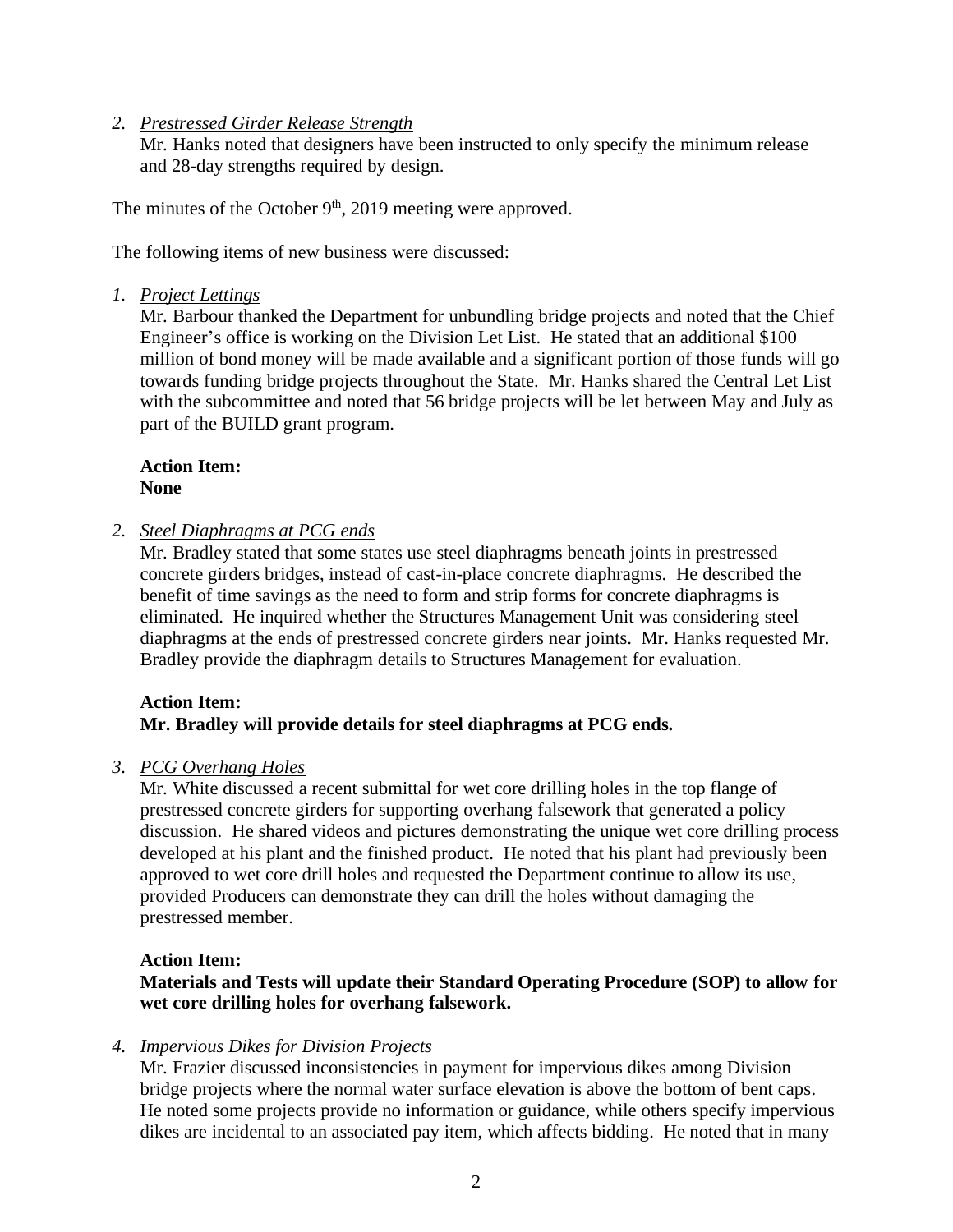of these situations, use of precast elements does not yield any time savings. He added that the need for impervious dikes and/or floating turbidity curtains are often not shown on the plans. He requested more uniformity among the Divisions.

Mr. Earwood noted that the Standard Specifications address impervious dikes to an extent, and he inquired if Contractors would prefer impervious dikes be paid as incidental or as a separate pay item.

A general discussion concluded that impervious dikes should be a separate pay item with a linear foot unit cost. Additionally, Contractors requested that imperious dikes continue to be shown on the erosion control plans and should be included in project permits. Mr. Earwood noted that during PGD review the need for impervious dikes should be discussed between Construction, Division, and Erosion Control staff.

### **Action Item:**

### **Construction will coordinate a meeting with the Roadside Environmental Unit to discuss payment for impervious dikes.**

### *5. Structural Steel Suppliers*

Mr. Bradley shared a list of concerns from a steel fabricator regarding NCDOT's fabrication and coating requirements and use of contract inspectors (CEIs). Mr. Garbee and Mr. Porter addressed each concern and discussed the importance of communication. They noted that Materials and Tests is working to update SOPs and encouraged any fabricators to contact them if there is concern with a CEI. Mr. Hanks asked the Contractors if any projects had been delayed due to the noted concerns. Contractors indicated that no projects have been delayed.

### **Action Item: None**

## *6. Project Acceleration*

Mr. Cochran started a general discussion on ways to accelerate project construction when needed. One option discussed involved welding SIP angles and shooting buildups before girders are shipped from the fabrication or production plant. Mr. White noted safety and access concerns due to limited storage at most prestressed plants. Mr. Boyd noted variations in bridge seats and compression of bearing pads make it challenging to accurately shoot buildups before girders are placed. Contractors agreed to consider ways to accelerate projects and provide feedback at a future meeting.

# **Action Item: Contractors will provide suggestions to accelerate projects.**

## *7. Bridge Constructability*

Mr. Earwood stated he is preparing a bridge constructability presentation for designers and requested that Contractors provide constructability topics that could be discussed.

# **Action Item: Contractors will provide constructability topics to Mr. Earwood.**